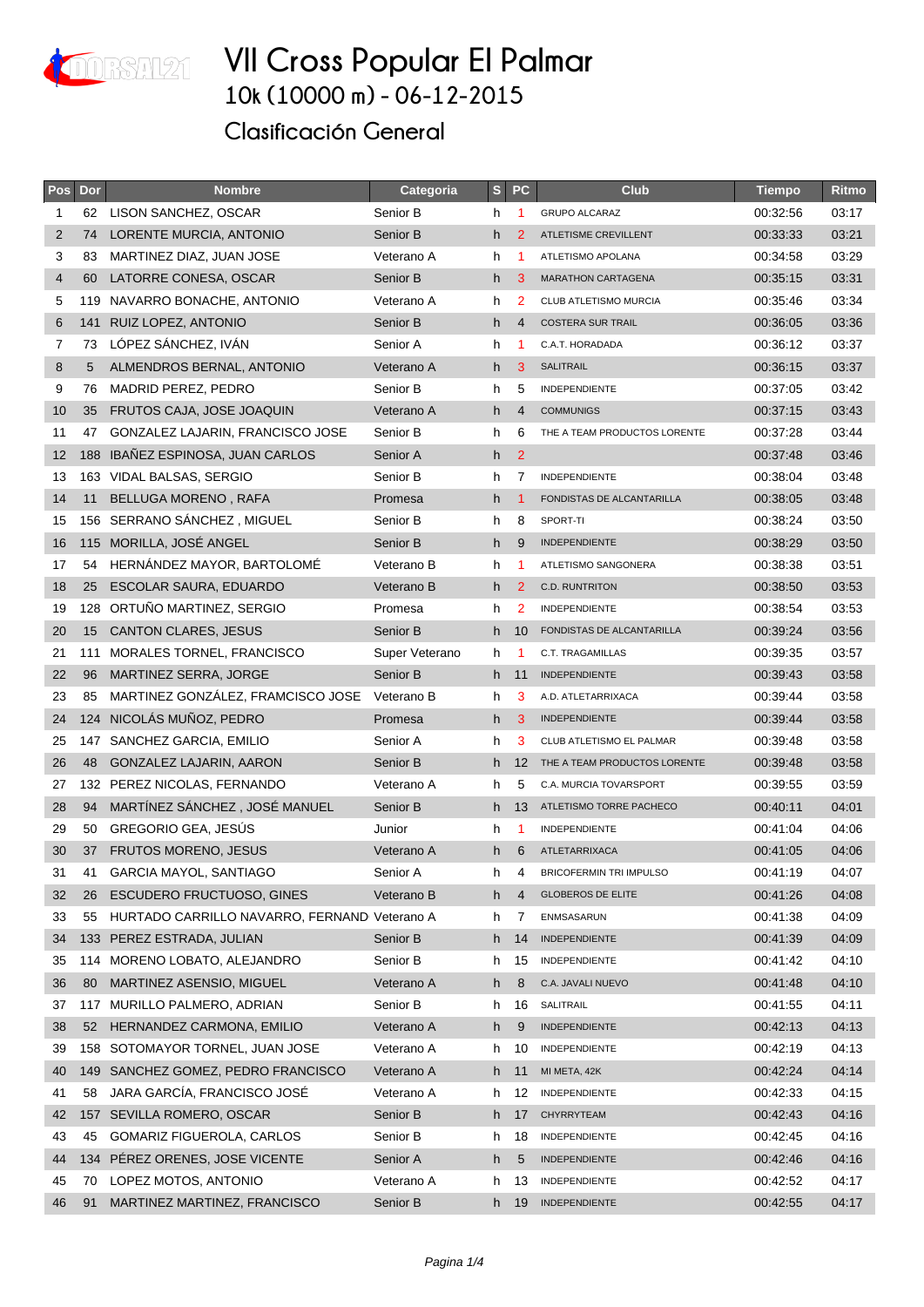

| Pos | Dor            | <b>Nombre</b>                               | Categoria      | S  | <b>PC</b>      | <b>Club</b>                 | <b>Tiempo</b> | Ritmo |
|-----|----------------|---------------------------------------------|----------------|----|----------------|-----------------------------|---------------|-------|
| 47  | 14             | CAMPILLO ROMERO, JOSE                       | Veterano B     | h. | 5              | CLUB ATLETISMO EL PALMAR    | 00:42:58      | 04:17 |
| 48  | 121            | NAVARRO MARCO, HÉCTOR                       | Senior A       | h  | 6              | <b>INDEPENDIENTE</b>        | 00:42:58      | 04:17 |
| 49  |                | 166 ZAMORA CINTAS, ANTONIO                  | Veterano A     | h. | 14             | TDM SPORT TEAM              | 00:43:02      | 04:18 |
| 50  | 89             | MARTINEZ JODAR, DAVID                       | Senior A       | h. | $\overline{7}$ | <b>CHYRRYTEAM</b>           | 00:43:02      | 04:18 |
| 51  | 64             | LOPEZ ALMAGRO, SERGIO                       | Senior B       | h  | 20             | C.D. TDM SPORT TEAM         | 00:43:03      | 04:18 |
| 52  |                | 187 IBAÑEZ GUIRAO, JUAN CARLOS              | Veterano A     | h. | 15             |                             | 00:43:11      | 04:19 |
| 53  | 7              | AVILES SANCHEZ, JUAN ANDRES                 | Veterano A     | h. | 16             | VILLALOBOS RUNNING TEAM     | 00:43:21      | 04:20 |
| 54  | 31             | ESPINOSA MARTINEZ, JOSE LUIS                | Veterano A     | h. | 17             | <b>INDEPENDIENTE</b>        | 00:43:29      | 04:20 |
| 55  | 49             | <b>GONZALEZ PEREZ, DAVID</b>                | Senior B       | h. | 21             | INDEPENDIENTE               | 00:43:57      | 04:23 |
| 56  | 21             | CAVA MARTINEZ, ANTINIO                      | Senior B       | h. | 22             | <b>ATLETISMO LAS TORRES</b> | 00:44:00      | 04:24 |
| 57  |                | 200 LOPEZ, JUAN PEDRO                       | Veterano B     | h. | 6              |                             | 00:44:02      | 04:24 |
| 58  |                | 142 RUIZ MARTINEZ, SEBASTIAN                | Promesa        | h. | 4              | <b>INDEPENDIENTE</b>        | 00:44:08      | 04:24 |
| 59  |                | 107 MINNIG RAMIREZ, KATERINE                | Senior A       | m  | 1              | 27 DE AGOSTO MADRIGUERAS    | 00:44:09      | 04:24 |
| 60  |                | 113 MORENO COPADO, MARIA                    | Senior B       | m  | -1             | <b>INDEPENDIENTE</b>        | 00:44:09      | 04:24 |
| 61  | 57             | <b>INIESTA LOPEZ, JOSE</b>                  | Veterano B     | h  | 7              | <b>EMSA SANRUN</b>          | 00:44:10      | 04:25 |
| 62  | 13             | BORRERO PEREZ, JOSE MANUEL                  | Veterano A     | h. | 18             | ATLETISMO EL PALMAR         | 00:44:25      | 04:26 |
| 63  | 6              | AOURAGH, MIMOU                              | Senior B       |    | h 23           |                             | 00:44:41      | 04:28 |
| 64  |                | 150 SANCHEZ GÓMEZ, CRISTINA                 | Senior B       | m  | $\overline{2}$ | THE CATHEDRAL HOSTEL        | 00:44:44      | 04:28 |
| 65  | $\overline{2}$ | ALCARAZ RUBIO, JOSE LEANDRO                 | Veterano B     | h  | 8              | <b>LIMON RUNNERS</b>        | 00:44:49      | 04:28 |
| 66  |                | 197 GOMARIZ GARCIA, SERGIO                  | Junior         | h. | $\overline{2}$ |                             | 00:44:51      | 04:29 |
| 67  | 97             | MARTINEZ SOTOMAYOR, JOSE ANTONIO            | Veterano A     | h  | 19             |                             | 00:44:55      | 04:29 |
| 68  | 23             | DE WULF, NORBERTO                           | Super Veterano | h. | $\overline{2}$ | <b>URBAN RUNNERS</b>        | 00:44:58      | 04:29 |
| 69  | 44             | GIMENEZ GALVEZ, ANTONIO                     | Veterano A     | h  | 20             | SIMPLEMENTE RUNNERS         | 00:45:01      | 04:30 |
| 70  |                | 125 OLIVA VALERO, ANGEL                     | Veterano A     | h. | 21             |                             | 00:45:02      | 04:30 |
| 71  |                | 177 PALLARES NAVARRO, AZUCENA               | Senior A       | m  | 2              | THE CATHEDRAL HOSTEL        | 00:45:06      | 04:30 |
| 72  |                | 189 MELENDEZ DE GEA, DAVID                  | Senior A       | h  | 8              |                             | 00:45:11      | 04:31 |
| 73  | 40             | <b>GARCIA MARTINEZ, ANTONIO</b>             | Junior         | h  | 3              | INDEPENDIENTE               | 00:45:16      | 04:31 |
| 74  | 72             | LOPEZ SANCHEZ, FERNANDO                     | Super Veterano | h. | 3              | <b>INDEPENDIENTE</b>        | 00:45:17      | 04:31 |
| 75  | 39             | GARCIA MANZANO, ANTONIO                     | Veterano A     | h. | 22             | A.D.ATLETARRIXACA           | 00:45:22      | 04:32 |
| 76  | 82             | MARTINEZ DE CABO, JUAN ANGEL                | Veterano A     |    | h 23           | <b>RANEROCORRE</b>          | 00:45:25      | 04:32 |
| 77  |                | 162 VELASCO CASALINS, EDUARDO               | Senior B       | h. |                | 24 INDEPENDIENTE            | 00:45:33      | 04:33 |
| 78  |                | 109 MOMPEAN EGEA, PEDRO ANGEL               | Veterano A     |    | h 24           | TDM SPORT TEAM              | 00:45:38      | 04:33 |
| 79  | 61             | LEON ORTIZ, ANTONIO                         | Senior A       | h. | 9              |                             | 00:45:48      | 04:34 |
| 80  | 17             | CARAVACA FUENTES, ÁNGEL DE LA GUAR Senior B |                | h  | 25             | <b>CHYRRYTEAM</b>           | 00:45:52      | 04:35 |
| 81  |                | 145 SANCHEZ GARCIA, JOSE MANUEL             | Veterano A     | h  | 25             | INDEPENDIENTE               | 00:45:54      | 04:35 |
| 82  |                | 122 NAVARRO MARTINEZ, ANTONIO JOSE          | Veterano A     |    | h 26           | ATLETISMO EL PALMAR         | 00:46:10      | 04:37 |
| 83  | $\mathbf 1$    | ALCARAZ ORCAJADA, ANTONIO                   | Veterano A     | h. | 27             | <b>INDEPENDIENTE</b>        | 00:46:17      | 04:37 |
| 84  |                | 116 MUÑOZ IBAÑEZ, JOSEFA                    | Veterano A     | m  | $\overline{1}$ | <b>INDEPENDIENTE</b>        | 00:46:17      | 04:37 |
| 85  | 66             | LOPEZ GOMEZ, FRANCISCO JOSE                 | Promesa        | h. | 5              | INDEPENDIENTE               | 00:46:18      | 04:37 |
| 86  | $\overline{4}$ | ALMAGRO CABALLERO, DAVID                    | Senior B       | h  | 26             | C.D. TDM SPORT TEAM         | 00:46:26      | 04:38 |
| 87  | 53             | HERNÁNDEZ MARTINEZ, JOSE                    | Veterano A     | h  | 28             |                             | 00:46:33      | 04:39 |
| 88  |                | 144 SALAZAR MARTINEZ, MANUEL                | Veterano A     | h  | 29             | <b>INDEPENDIENTE</b>        | 00:46:43      | 04:40 |
| 89  |                | 136 RIQUELME MORALES, OLIVER                | Senior B       | h. | 27             | <b>INDEPENDIENTE</b>        | 00:46:44      | 04:40 |
| 90  |                | 140 RUIZ GOMEZ, MAURICIO                    | Super Veterano | h  | 4              | INDEPENDIENTE               | 00:46:49      | 04:40 |
| 91  |                | 123 NICOLAS GARCIA, DANIEL                  | Senior B       | h. | 28             | <b>ALCARACES</b>            | 00:46:54      | 04:41 |
| 92  |                | 32 FALGAS ROBLES, ALEJANDRO                 | Senior B       | h  | 29             | <b>SUNSET RUNNERS</b>       | 00:46:55      | 04:41 |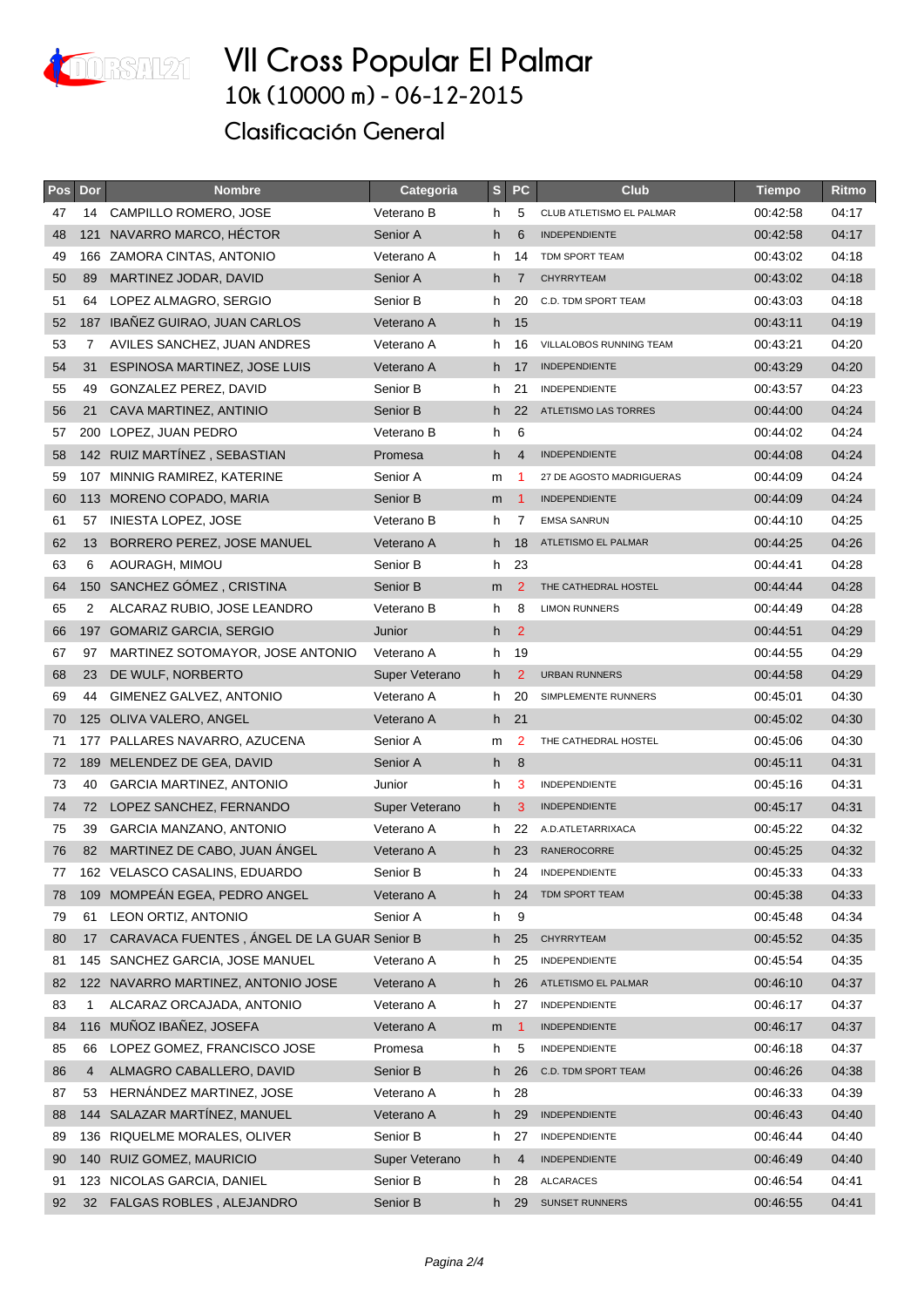

| <b>Pos</b> | Dor | <b>Nombre</b>                                      | Categoria      | S  | <b>PC</b>      | Club                               | <b>Tiempo</b> | Ritmo |
|------------|-----|----------------------------------------------------|----------------|----|----------------|------------------------------------|---------------|-------|
| 93         |     | 135 RIQUELME GARNÉS, DIEGO                         | Promesa        | h  | 6              | <b>INDEPENDIENTE</b>               | 00:47:11      | 04:43 |
| 94         | 65  | LOPEZ GARRE, JUAN ANTONIO                          | Senior A       | h  | 10             |                                    | 00:47:15      | 04:43 |
| 95         | 87  | MARTÍNEZ HERNÁNDEZ, ALBERTO                        | Promesa        | h  | 7              | <b>INDEPENDIENTE</b>               | 00:47:19      | 04:43 |
| 96         |     | 138 RODENAS MARIN, JESUS ANGEL                     | Veterano A     | h. | 30             | <b>INDEPENDIENTE</b>               | 00:47:20      | 04:44 |
| 97         |     | 186 NICOLAS BASTIDA, JESUS                         | Senior B       | h  | 30             |                                    | 00:47:28      | 04:44 |
| 98         | 86  | MARTINEZ HERNANDEZ, ADRIAN                         | Senior A       |    | h 11           |                                    | 00:47:31      | 04:45 |
| 99         | 190 | ARANDA GARCIA, RUBEN                               | Senior B       | h. | 31             |                                    | 00:47:49      | 04:46 |
| 100        |     | 155 SEGURA SANCHEZ, FRANCISCO JAVIER               | Senior B       | h. | 32             | <b>INDEPENDIENTE</b>               | 00:47:54      | 04:47 |
| 101        | 84  | MARTINEZ ESCUDERO, MANUEL                          | Senior A       | h  | 12             | <b>INDEPENDIENTE</b>               | 00:48:01      | 04:48 |
| 102        | 43  | GARCÍA PANADERO, ÁLVARO                            | Senior A       | h  | 13             |                                    | 00:48:17      | 04:49 |
| 103        | 67  | LOPEZ LOPEZ, JORGE                                 | Senior A       | h  | 14             | <b>INDEPENDIENTE</b>               | 00:48:26      | 04:50 |
| 104        |     | 165 VIVES GONZÁLEZ, ABILIO                         | Senior B       | h. | 33             | TDM SPORT TEAM                     | 00:48:33      | 04:51 |
| 105        |     | 131 PEÑALVER MOMPEAN, PEDRO                        | Senior A       | h  | 15             | <b>INDEPENDIENTE</b>               | 00:48:46      | 04:52 |
| 106        |     | 108 MOLINA INIESTA, JESUS                          | Senior B       | h  | -34            | BEYOND THE RACE                    | 00:48:50      | 04:53 |
| 107        | 199 | CAMACHO SAURA, AARON                               | Junior         | h  | 4              |                                    | 00:49:28      | 04:56 |
| 108        |     | 104 MESEGUER ORTIZ, FULGENCIO                      | Senior B       | h  | 35             | <b>INDEPENDIENTE</b>               | 00:49:30      | 04:57 |
| 109        | 71  | LÓPEZ PEÑALVER, GEMA                               | Senior B       | m  | 3              | THE CATHEDRAL HOSTEL               | 00:49:42      | 04:58 |
| 110        | 69  | LÓPEZ MARTÍNEZ, JESÚS SALVADOR                     | Veterano A     | h. | 31             |                                    | 00:49:51      | 04:59 |
| 111        | 59  | JIMENEZ NOGUERA, FRANCISCO A                       | Veterano A     | h  | 32             | <b>INDEPENDIENTE</b>               | 00:50:14      | 05:01 |
| 112        | 77  | MARIN BORRERO, JOSE ANTONIO                        | Promesa        | h  | 8              | <b>INDEPENDIENTE</b>               | 00:50:17      | 05:01 |
| 113        |     | 164 VIDAL LOPEZ, JUAN ANTONIO                      | Veterano A     | h. | 33             | <b>INDEPENDIENTE</b>               | 00:50:26      | 05:02 |
| 114        |     | 198 SALI GIURGIUVEANU, ALVARO                      | Junior         | h. | 5              |                                    | 00:50:41      | 05:04 |
| 115        | 51  | <b>GUERRERO PONCE, ANGEL</b>                       | Veterano B     | h  | 9              | ATLETISMO EL PALMAR                | 00:50:49      | 05:04 |
| 116        |     | 137 RIZO MUÑOZ, JOSE                               | Veterano A     | h. | 34             | <b>INDEPENDIENTE</b>               | 00:50:58      | 05:05 |
| 117        | 46  | <b>GOMEZ SANCHEZ, ANGEL</b>                        | Super Veterano | h. | 5              | MANDARACHE                         | 00:51:04      | 05:06 |
| 118        | 30  | ESPINOSA IBAÑEZ, CRISTIAN                          | Junior         | m  | -1             | <b>INDEPENDIENTE</b>               | 00:51:09      | 05:06 |
| 119        | 9   | BARCELO MARTINEZ, FRANCISCO JAVIER                 | Senior B       | h  | 36             | CHYRRYTEAM                         | 00:51:10      | 05:07 |
| 120        |     | 148 SANCHEZ GILABERT, JOSE MARIA                   | Super Veterano | h. | 6              | <b>INDEPENDIENTE</b>               | 00:51:17      | 05:07 |
| 121        |     | 196 GARCIA VIVANCOS, VICTOR MANUEL                 | Junior         | h. | 6              |                                    | 00:51:25      | 05:08 |
| 122        | 56  | IBAÑEZ BAUTISTA, MONICA                            | Senior B       | m  | $\overline{4}$ | TDM SPORT TEAM                     | 00:51:26      | 05:08 |
| 123        |     | 19 CARRERES BASTIDA, CAYETANO                      | Veterano A     | h  | 35             | CLUB DE ATLETISMO EL PALMAR        | 00:51:49      | 05:10 |
|            |     | 124 194 GOMEZ BASTIDA, INES                        | Veterano A     | m  | $\overline{2}$ |                                    | 00:51:49      | 05:10 |
|            |     | 125 127 ORENES CAYUELAS, VICTOR                    | Senior B       | h. | 37             |                                    | 00:51:50      | 05:11 |
| 126        |     | 154 SAURA CANOVAS, ANDRES                          | Senior B       | h. | 38             | <b>INDEPENDIENTE</b>               | 00:51:53      | 05:11 |
| 127        | 38  | FRUTOS SAURA, NOELIA                               | Senior A       | m  | 3              | <b>INDEPENDIENTE</b>               | 00:51:59      | 05:11 |
| 128        | 36  | FRUTOS MEDINA, MARIANO                             | Veterano A     |    | h 36           | <b>INDEPENDIENTE</b>               | 00:51:59      | 05:11 |
| 129        | 29  | ESPINOSA ARANDA, ANTONIO                           | Veterano A     | h. | 37             | REAL SOCIEDAD CLUB DE CAMPO        | 00:52:03      | 05:12 |
| 130        |     | 153 SANCHEZ ZAMORA, MARIA DE LOS ANGELI Veterano A |                | m  | 3              | <b>INDEPENDIENTE</b>               | 00:52:03      | 05:12 |
| 131        |     | 118 NAVARRO ALCARAZ, ANTONIO                       | Veterano B     | h  | 10             | REAL SOCIEDAD CLUB DE CAMPO DE MUR | 00:52:10      | 05:13 |
| 132        |     | 201 GOMEZ FERNANDEZ, MIGUEL ANGEL                  | Veterano A     | h  | 38             |                                    | 00:52:24      | 05:14 |
|            |     | 133 120 NAVARRO CLEMENTE, JERONIMO                 | Veterano B     | h  | 11             | CLUB DE CAMPO                      | 00:52:27      | 05:14 |
| 134        | 95  | MARTINEZ SARABIA, JUAN                             | Veterano B     | h. | 12             | CLUB DEPORTIVO LA TIERRA           | 00:52:27      | 05:14 |
| 135        | 18  | CARRASCO LOPEZ, INMACULADA                         | Veterano A     | m  | 4              | <b>INDEPENDIENTE</b>               | 00:52:47      | 05:16 |
| 136        | 79  | <b>MARQUES GARCIA, PEDRO</b>                       | Senior A       | h  | 16             | <b>INDEPENDIENTE</b>               | 00:52:50      | 05:17 |
| 137        | 103 | MERINO MUÑOZ, DAVID                                | Senior B       | h  | 39             | <b>INDEPENDIENTE</b>               | 00:52:51      | 05:17 |
|            |     | 138 102 MERINO MUÑOZ, ELENA                        | Senior A       | m  | $\overline{4}$ | <b>INDEPENDIENTE</b>               | 00:52:51      | 05:17 |